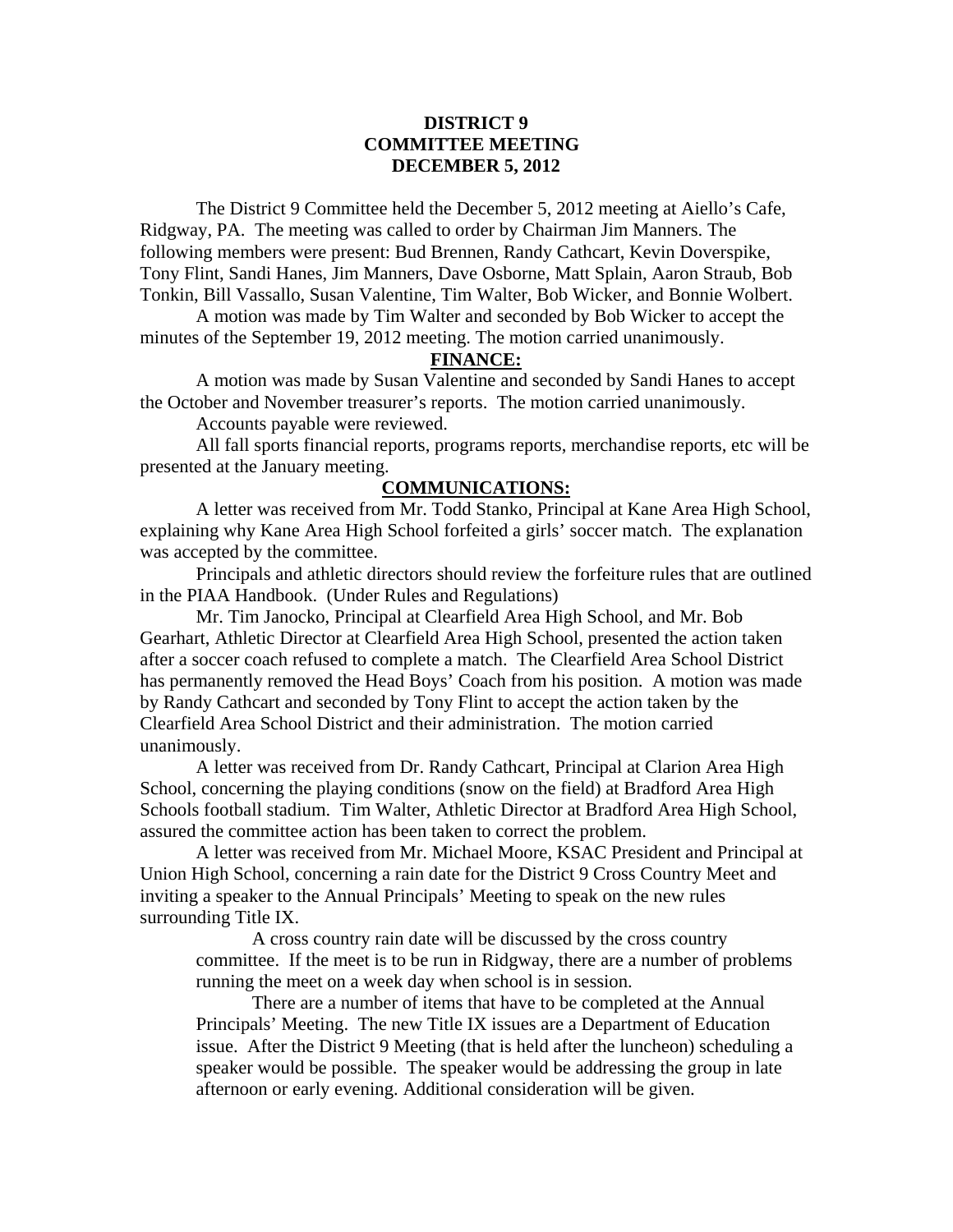A letter was received from Mr. Terry Straub, Athletic Director at St. Marys Area High School, concerning a number of swimming and diving issues. His concerns included a two day meet, "slow" water at Clarion University, and rotating the meet between the schools competing in "AA" swimming and diving.

 Prior to the committee meeting, the swimming and diving committee met. The 2012 - 2013 District 9 "AA" Meet will be held on Saturday, March 2, 2013 at Clarion University. Coaches are asked to suggest a time schedule that will provide adequate rest between events for their swimmers. The suggestions should be sent to Tim Walter, Swimming and Diving Chairman.

 A letter was received from Mrs. Amy Beers, Principal at Sheffield Area High School, and Mr. Corey Copley, Athletic Director at Sheffield Area High School, concerning their attempts to acquire the necessary proof to verify a Sheffield studentathlete is eligible to participate in athletics

## **CHAIRMAN'S UPDATE:**

 The minutes of the December PIAA Board of Directors Meeting have been emailed to District 9 Schools.

#### **ADMINISTRTIVE:**

 A letter was received from Mr. Andy Godinich, Guidance Counselor at Cranberry High School, explaining the circumstances surrounding the transfer of a student from Oil City High School to Cranberry high School. A motion was made by Bob Wicker and seconded by Tim Walter to grant athletic eligibility to Matthew Baugher pending both principals sign the amended transfer form. The motion carried unanimously.

 A motion was made by Tony Flint and seconded by Bob Wicker to grant athletic eligibility to two Dubois Area High School student-athletes. The motion carried unanimously.

The facility usage contract with Clarion University has been updated.

Last year at Clarion University a young child fell through the guard railing onto the gym floor. There is a court case concerning the incident.

 A presentation was made by Kane Area High School concerning the Competitive Spirit Competition. Kane Area High School was represented by Mr. Todd Stanko, Principal, and Mr. Christopher Niklaus, Cheerleading Coach. A number of concerns were addressed by Mr. Niklaus including the grade levels of the students permitted to participate, eligibility rules, school size and classifications, judging organizations, no defined season, etc. The concerns raised by Kane Area High School will be considered by the district committee and sent to the state level.

 Possible dates for the Annual Principals' Meeting were discussed. Hopefully, the date can be set at the January meeting.

### **SPORTS SPECIFIC COMMITTEES:**

#### **FOOTBALL:**

 A motion was made by Bill Vassallo and seconded by Bonnie Wolbert to have the football committee "re-think" the use of schedule points. The motion carried. Dave Osborne and Tim Walter voted against the motion.

 The football committee will look at the use of schedule points, especially for "AAA" seeding prior to the January meeting.